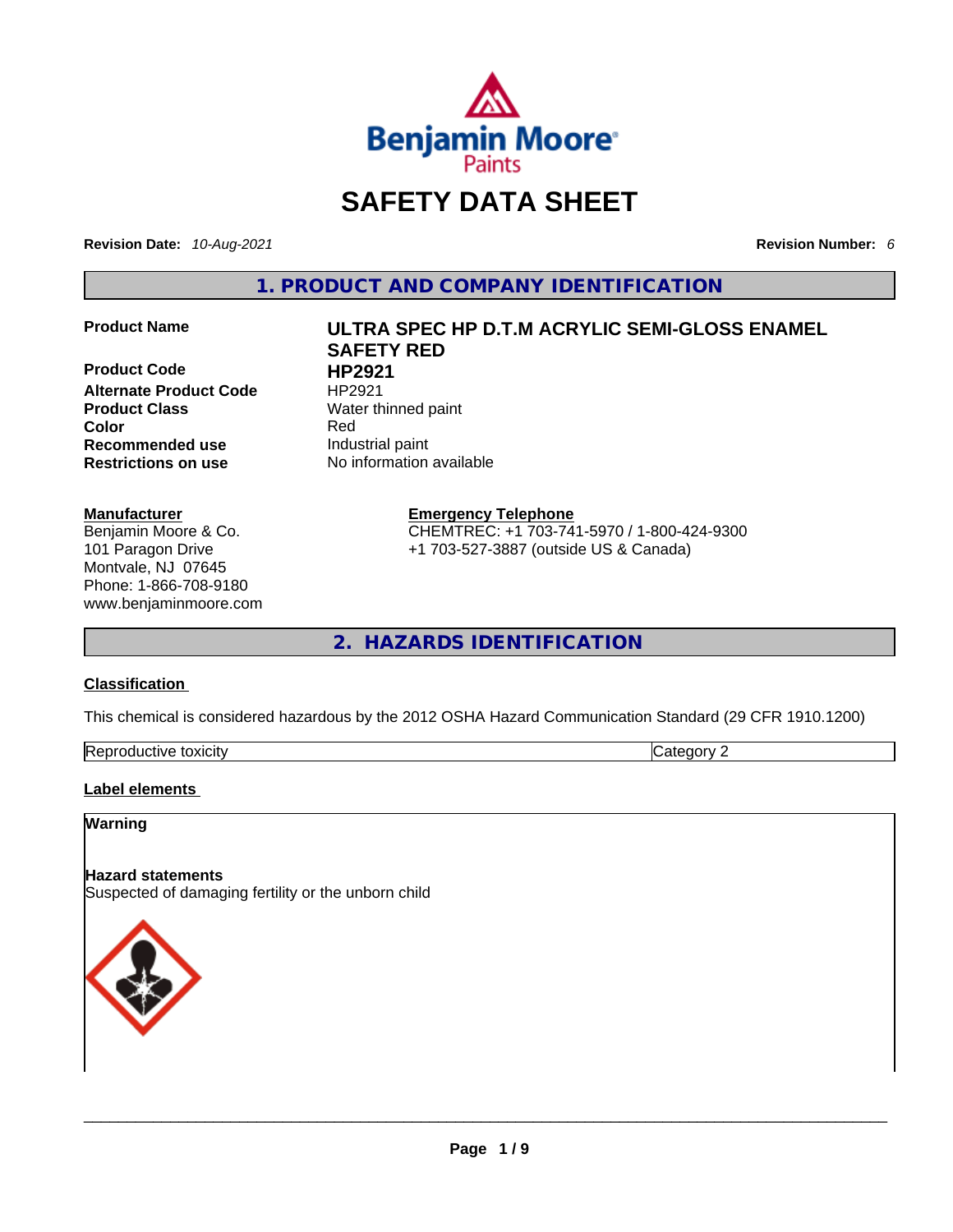#### **Appearance** liquid

**Odor** little or no odor

**Precautionary Statements - Prevention**

Obtain special instructions before use Do not handle until all safety precautions have been read and understood Use personal protective equipment as required

**Precautionary Statements - Response**

IF exposed or concerned: Get medical advice/attention

**Precautionary Statements - Storage** Store locked up

**Precautionary Statements - Disposal** Dispose of contents/container to an approved waste disposal plant

**Hazards not otherwise classified (HNOC)**  Not applicable

**Other information** 

No information available

**WARNING:** This product contains isothiazolinone compounds at levels of <0.1%. These substances are biocides commonly found in most paints and a variety of personal care products as a preservative. Certain individuals may be sensitive or allergic to these substances, even at low levels.

**3. COMPOSITION INFORMATION ON COMPONENTS** 

| <b>Chemical name</b>                          | CAS No.    | Weight-% |
|-----------------------------------------------|------------|----------|
| 2,2,4-trimethyl-1,3-pentanediol diisobutyrate | 6846-50-0  |          |
| Nepheline svenite                             | 37244-96-5 |          |
| Zinc phosphate                                | 7779-90-0  |          |

|                       | 4. FIRST AID MEASURES                                                                                    |
|-----------------------|----------------------------------------------------------------------------------------------------------|
| <b>General Advice</b> | If symptoms persist, call a physician. Show this safety data sheet to the doctor in<br>attendance.       |
| <b>Eye Contact</b>    | Rinse thoroughly with plenty of water for at least 15 minutes and consult a<br>physician.                |
| <b>Skin Contact</b>   | Wash off immediately with soap and plenty of water while removing all<br>contaminated clothes and shoes. |
| <b>Inhalation</b>     | Move to fresh air. If symptoms persist, call a physician.                                                |
| Ingestion             | Clean mouth with water and afterwards drink plenty of water. Consult a physician<br>if necessary.        |
| <b>Most Important</b> | None known.                                                                                              |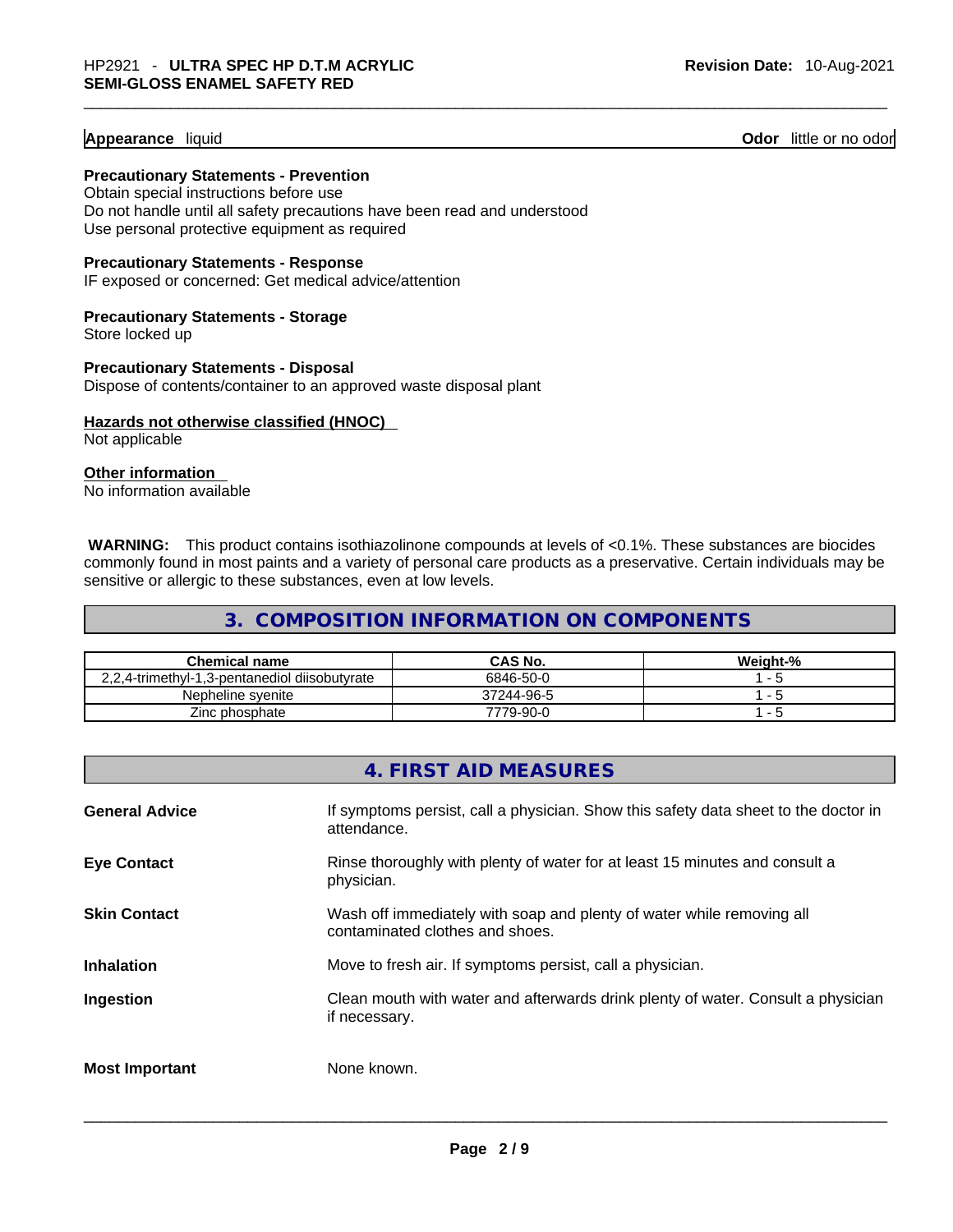| <b>Symptoms/Effects</b> |
|-------------------------|
|-------------------------|

**Notes To Physician** Treat symptomatically.

**5. FIRE-FIGHTING MEASURES** 

| <b>Suitable Extinguishing Media</b>                                                                                   | Use extinguishing measures that are appropriate to local<br>circumstances and the surrounding environment.                                   |
|-----------------------------------------------------------------------------------------------------------------------|----------------------------------------------------------------------------------------------------------------------------------------------|
| Protective equipment and precautions for firefighters                                                                 | As in any fire, wear self-contained breathing apparatus<br>pressure-demand, MSHA/NIOSH (approved or equivalent)<br>and full protective gear. |
| <b>Specific Hazards Arising From The Chemical</b>                                                                     | Closed containers may rupture if exposed to fire or<br>extreme heat.                                                                         |
| <b>Sensitivity to mechanical impact</b>                                                                               | No.                                                                                                                                          |
| Sensitivity to static discharge                                                                                       | No.                                                                                                                                          |
| <b>Flash Point Data</b><br>Flash point (°F)<br>Flash Point (°C)<br><b>Method</b><br><b>Flammability Limits In Air</b> | 250<br>121<br><b>PMCC</b>                                                                                                                    |
| Lower flammability limit:<br><b>Upper flammability limit:</b>                                                         | Not applicable<br>Not applicable                                                                                                             |
| Health: 2<br>Flammability: 1<br><b>NFPA</b>                                                                           | <b>Instability: 0</b><br><b>Special: Not Applicable</b>                                                                                      |
| <b>NFPA Legend</b><br>0 - Not Hazardous<br>1 - Slightly<br>2 - Moderate<br>3 - High<br>4 - Severe                     |                                                                                                                                              |

*The ratings assigned are only suggested ratings, the contractor/employer has ultimate responsibilities for NFPA ratings where this system is used.* 

*Additional information regarding the NFPA rating system is available from the National Fire Protection Agency (NFPA) at www.nfpa.org.* 

#### **6. ACCIDENTAL RELEASE MEASURES**

| <b>Personal Precautions</b>      | Avoid contact with skin, eyes and clothing. Ensure adequate ventilation.                             |
|----------------------------------|------------------------------------------------------------------------------------------------------|
| <b>Other Information</b>         | Prevent further leakage or spillage if safe to do so.                                                |
| <b>Environmental precautions</b> | See Section 12 for additional Ecological Information.                                                |
| <b>Methods for Cleaning Up</b>   | Soak up with inert absorbent material. Sweep up and shovel into suitable<br>containers for disposal. |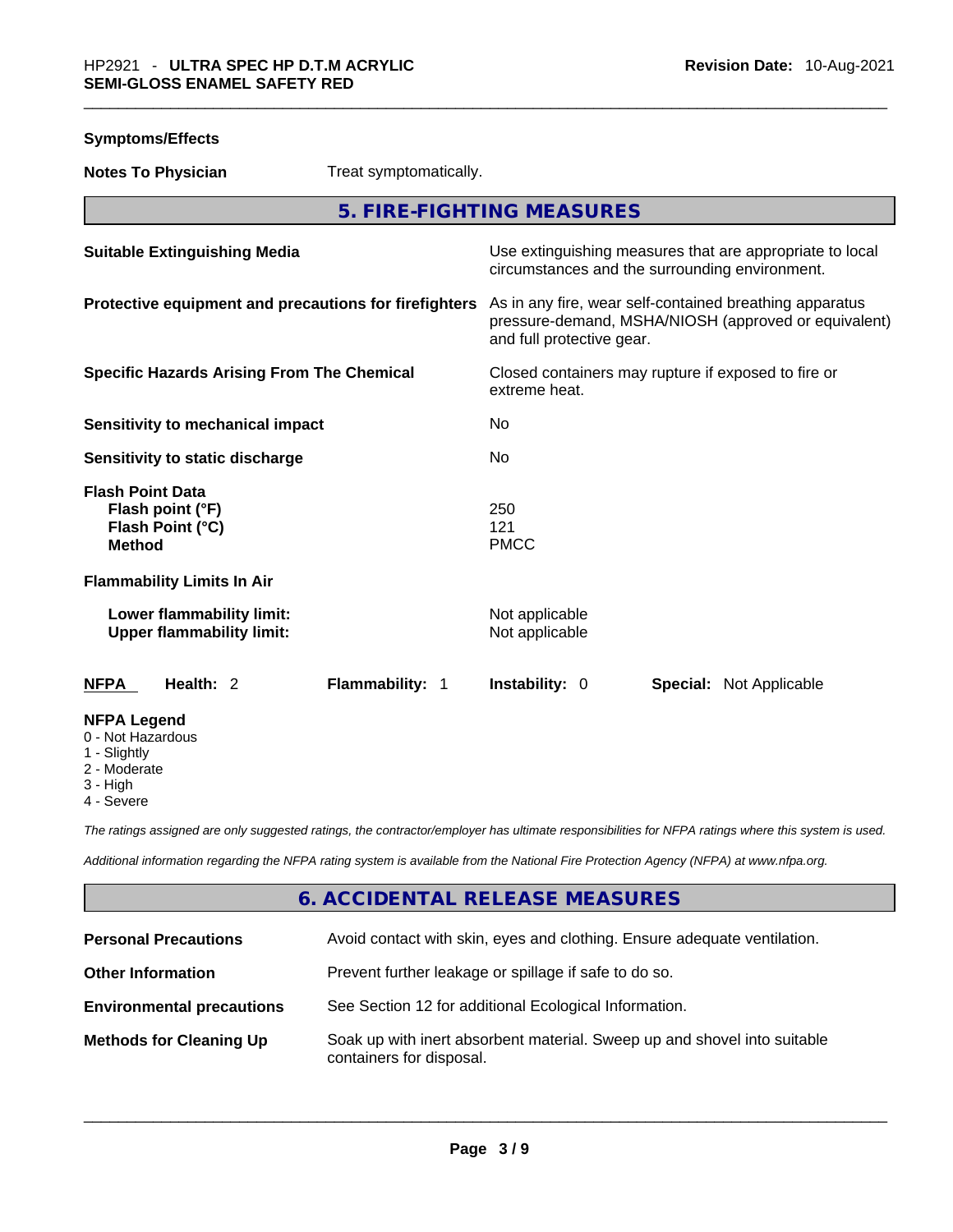|                               | 7. HANDLING AND STORAGE                                                                                                                                                          |
|-------------------------------|----------------------------------------------------------------------------------------------------------------------------------------------------------------------------------|
| <b>Handling</b>               | Avoid contact with skin, eyes and clothing. Avoid breathing vapors, spray mists or<br>sanding dust. In case of insufficient ventilation, wear suitable respiratory<br>equipment. |
| <b>Storage</b>                | Keep container tightly closed. Keep out of the reach of children.                                                                                                                |
| <b>Incompatible Materials</b> | No information available                                                                                                                                                         |

#### **8. EXPOSURE CONTROLS/PERSONAL PROTECTION**

#### **Exposure Limits**

*No exposure limits have been established for this product.* 

#### **Legend**

г

N/A - Not applicable

| <b>Engineering Measures</b>          | Ensure adequate ventilation, especially in confined areas.                                                                                                                                                                                                                                                                   |
|--------------------------------------|------------------------------------------------------------------------------------------------------------------------------------------------------------------------------------------------------------------------------------------------------------------------------------------------------------------------------|
| <b>Personal Protective Equipment</b> |                                                                                                                                                                                                                                                                                                                              |
| <b>Eye/Face Protection</b>           | Safety glasses with side-shields.                                                                                                                                                                                                                                                                                            |
| <b>Skin Protection</b>               | Protective gloves and impervious clothing.                                                                                                                                                                                                                                                                                   |
| <b>Respiratory Protection</b>        | In operations where exposure limits are exceeded, use a NIOSH approved<br>respirator that has been selected by a technically qualified person for the specific<br>work conditions. When spraying the product or applying in confined areas, wear a<br>NIOSH approved respirator specified for paint spray or organic vapors. |
| <b>Hygiene Measures</b>              | Avoid contact with skin, eyes and clothing. Remove and wash contaminated<br>clothing before re-use. Wash thoroughly after handling.                                                                                                                                                                                          |

#### **9. PHYSICAL AND CHEMICAL PROPERTIES**

| Appearance<br><b>Odor</b><br><b>Odor Threshold</b><br>Density (Ibs/gal)<br><b>Specific Gravity</b><br>рH<br><b>Viscosity (cps)</b><br>Solubility(ies)<br><b>Water solubility</b><br><b>Evaporation Rate</b><br>Vapor pressure<br>Vapor density<br>Wt. % Solids<br>Vol. % Solids | liquid<br>little or no odor<br>No information available<br>$8.8 - 8.9$<br>$1.05 - 1.07$<br>No information available<br>No information available<br>No information available<br>No information available<br>No information available<br>No information available<br>No information available<br>$35 - 45$<br>$30 - 40$ |
|---------------------------------------------------------------------------------------------------------------------------------------------------------------------------------------------------------------------------------------------------------------------------------|-----------------------------------------------------------------------------------------------------------------------------------------------------------------------------------------------------------------------------------------------------------------------------------------------------------------------|
|                                                                                                                                                                                                                                                                                 |                                                                                                                                                                                                                                                                                                                       |
| Wt. % Volatiles                                                                                                                                                                                                                                                                 | $55 - 65$                                                                                                                                                                                                                                                                                                             |
| Vol. % Volatiles                                                                                                                                                                                                                                                                | $60 - 70$                                                                                                                                                                                                                                                                                                             |
| <b>VOC Regulatory Limit (g/L)</b>                                                                                                                                                                                                                                               | < 150                                                                                                                                                                                                                                                                                                                 |
|                                                                                                                                                                                                                                                                                 |                                                                                                                                                                                                                                                                                                                       |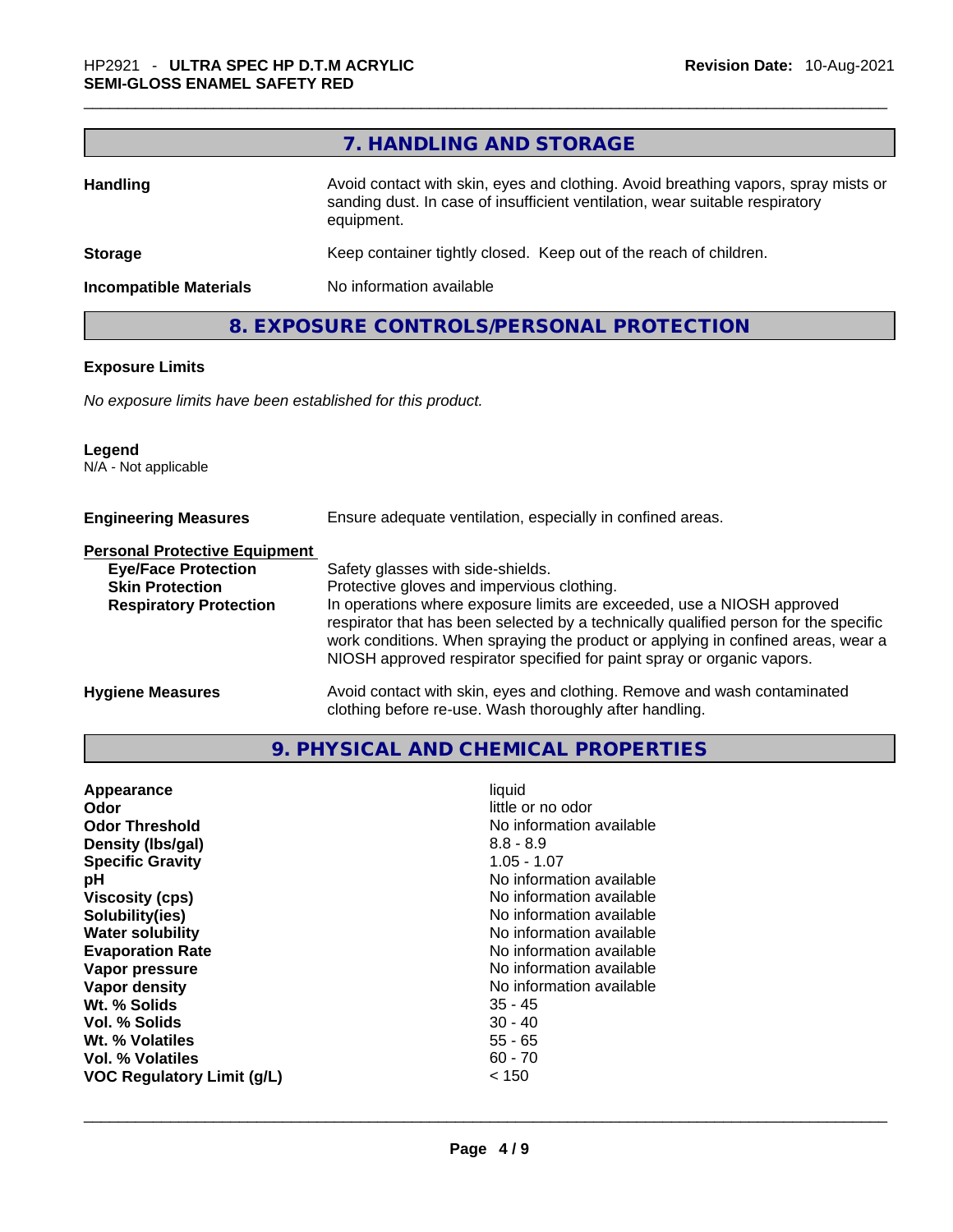| <b>Boiling Point (°F)</b>            | 212                      |
|--------------------------------------|--------------------------|
| <b>Boiling Point (°C)</b>            | 100                      |
| Freezing point (°F)                  | 32                       |
| <b>Freezing Point (°C)</b>           | 0                        |
| Flash point (°F)                     | 250                      |
| Flash Point (°C)                     | 121                      |
| <b>Method</b>                        | <b>PMCC</b>              |
| <b>Flammability (solid, gas)</b>     | Not applicable           |
| <b>Upper flammability limit:</b>     | Not applicable           |
| Lower flammability limit:            | Not applicable           |
| <b>Autoignition Temperature (°F)</b> | No information available |
| <b>Autoignition Temperature (°C)</b> | No information available |
| Decomposition Temperature (°F)       | No information available |
| Decomposition Temperature (°C)       | No information available |
| <b>Partition coefficient</b>         | No information available |

#### **10. STABILITY AND REACTIVITY**

| <b>Reactivity</b>                         | Not Applicable                           |
|-------------------------------------------|------------------------------------------|
| <b>Chemical Stability</b>                 | Stable under normal conditions.          |
| <b>Conditions to avoid</b>                | Prevent from freezing.                   |
| <b>Incompatible Materials</b>             | No materials to be especially mentioned. |
| <b>Hazardous Decomposition Products</b>   | None under normal use.                   |
| <b>Possibility of hazardous reactions</b> | None under normal conditions of use.     |

#### **11. TOXICOLOGICAL INFORMATION**

| <b>Product Information</b> |
|----------------------------|
|----------------------------|

#### **Information on likely routes of exposure**

**Principal Routes of Exposure** Eye contact, skin contact and inhalation.

**Acute Toxicity** 

**Product Information** No information available

**Symptoms related to the physical, chemical and toxicological characteristics** 

**Symptoms** No information available

#### **Delayed and immediate effects as well as chronic effects from short and long-term exposure**

| Eye contact         | May cause slight irritation.                                                                                    |
|---------------------|-----------------------------------------------------------------------------------------------------------------|
| <b>Skin contact</b> | Substance may cause slight skin irritation. Prolonged or repeated contact may dry<br>skin and cause irritation. |
| <b>Inhalation</b>   | May cause irritation of respiratory tract.                                                                      |
|                     |                                                                                                                 |
|                     |                                                                                                                 |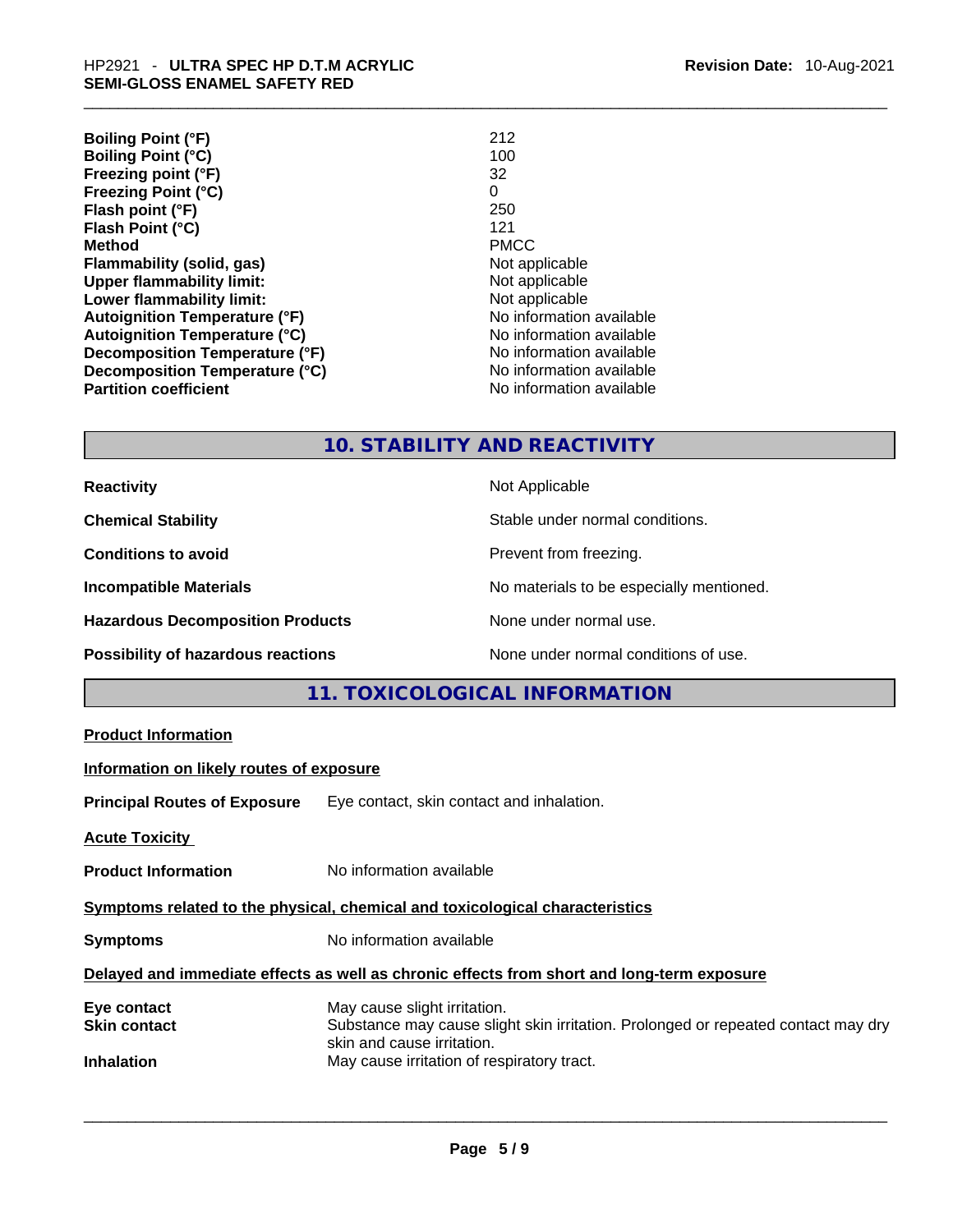| Ingestion                       | Ingestion may cause gastrointestinal irritation, nausea, vomiting and diarrhea. |
|---------------------------------|---------------------------------------------------------------------------------|
| <b>Sensitization</b>            | No information available                                                        |
| <b>Neurological Effects</b>     | No information available.                                                       |
| <b>Mutagenic Effects</b>        | No information available.                                                       |
| <b>Reproductive Effects</b>     | Possible risk of impaired fertility. Possible risk of harm to the unborn child. |
| <b>Developmental Effects</b>    | No information available.                                                       |
| <b>Target organ effects</b>     | No information available.                                                       |
| <b>STOT - single exposure</b>   | No information available.                                                       |
| <b>STOT - repeated exposure</b> | No information available.                                                       |
| Other adverse effects           | No information available.                                                       |
| <b>Aspiration Hazard</b>        | No information available                                                        |

#### **Numerical measures of toxicity**

**The following values are calculated based on chapter 3.1 of the GHS document**

| <b>ATEmix (oral)</b>   | 47325 mg/kg  |
|------------------------|--------------|
| <b>ATEmix (dermal)</b> | 178116 mg/kg |

#### **Component Information**

| Chemical name                   | Oral LD50            | Dermal LD50 | Inhalation LC50      |
|---------------------------------|----------------------|-------------|----------------------|
| 2,2,4-trimethyl-1,3-pentanediol | $>$ 3200 mg/kg (Rat) |             | > 5.3 mg/L (Rat) 6 h |
| diisobutyrate                   |                      |             |                      |
| 6846-50-0                       |                      |             |                      |
| Zinc phosphate                  | $>$ 5000 mg/kg (Rat) |             | $\sim$               |
| 7779-90-0                       |                      |             |                      |

#### **Chronic Toxicity**

#### **Carcinogenicity**

*There are no known carcinogenic chemicals in this product above reportable levels.* 

#### **12. ECOLOGICAL INFORMATION**

#### **Ecotoxicity Effects**

The environmental impact of this product has not been fully investigated.

#### **Product Information**

#### **Acute Toxicity to Fish**

No information available

#### **Acute Toxicity to Aquatic Invertebrates**

No information available

### **Acute Toxicity to Aquatic Plants**

No information available

# **Persistence / Degradability**

No information available. \_\_\_\_\_\_\_\_\_\_\_\_\_\_\_\_\_\_\_\_\_\_\_\_\_\_\_\_\_\_\_\_\_\_\_\_\_\_\_\_\_\_\_\_\_\_\_\_\_\_\_\_\_\_\_\_\_\_\_\_\_\_\_\_\_\_\_\_\_\_\_\_\_\_\_\_\_\_\_\_\_\_\_\_\_\_\_\_\_\_\_\_\_

#### **Bioaccumulation**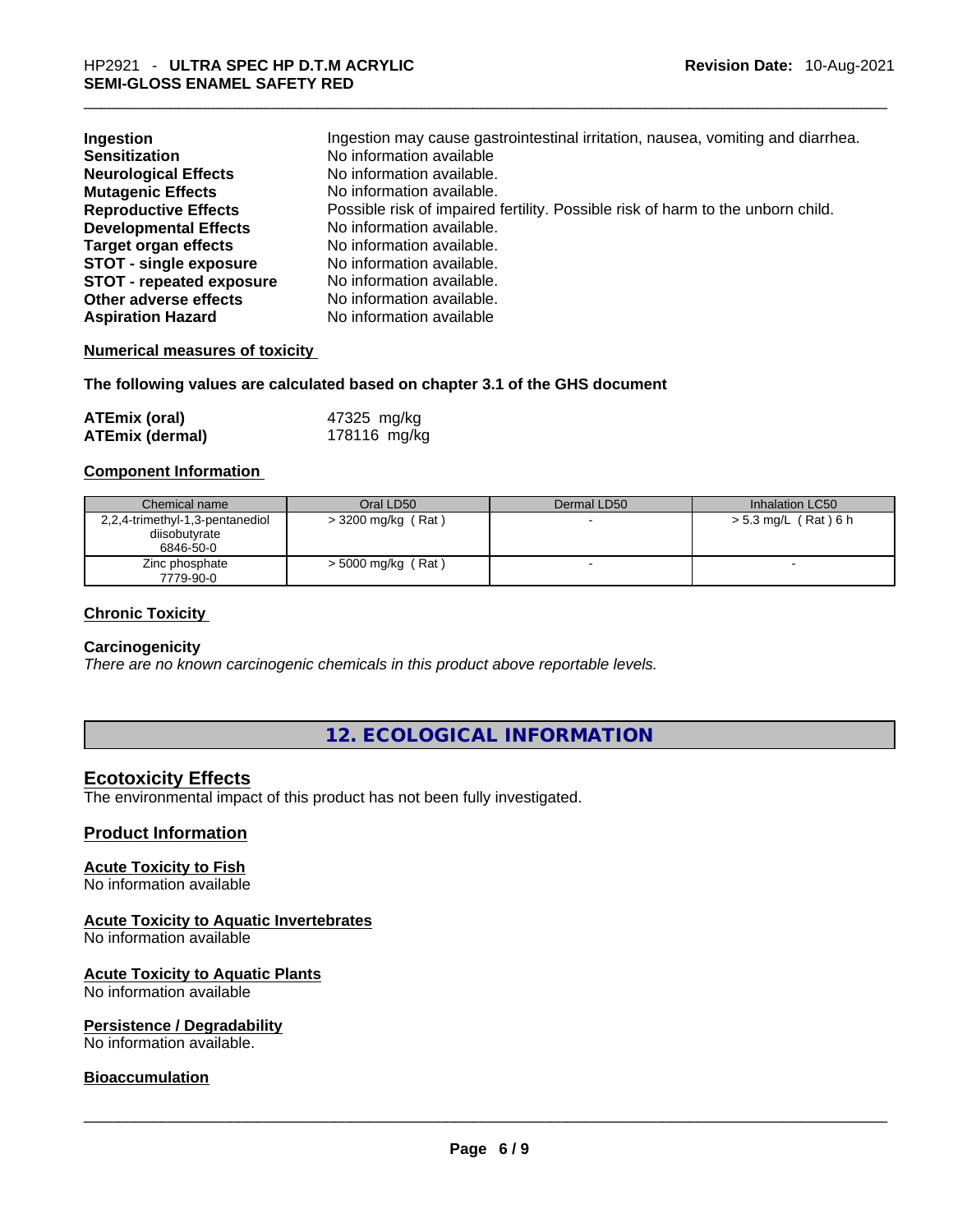No information available.

#### **Mobility in Environmental Media**

No information available.

#### **Ozone**

No information available

#### **Component Information**

#### **Acute Toxicity to Fish**

No information available

#### **Acute Toxicity to Aquatic Invertebrates**

No information available

#### **Acute Toxicity to Aquatic Plants**

No information available

|                                                                                                                                                                            | <b>13. DISPOSAL CONSIDERATIONS</b>                                                                                                                                                                                        |  |  |
|----------------------------------------------------------------------------------------------------------------------------------------------------------------------------|---------------------------------------------------------------------------------------------------------------------------------------------------------------------------------------------------------------------------|--|--|
| <b>Waste Disposal Method</b>                                                                                                                                               | Dispose of in accordance with federal, state, and local regulations. Local<br>requirements may vary, consult your sanitation department or state-designated<br>environmental protection agency for more disposal options. |  |  |
|                                                                                                                                                                            | 14. TRANSPORT INFORMATION                                                                                                                                                                                                 |  |  |
| <b>DOT</b>                                                                                                                                                                 | Not regulated                                                                                                                                                                                                             |  |  |
| <b>ICAO/IATA</b>                                                                                                                                                           | Not regulated                                                                                                                                                                                                             |  |  |
| <b>IMDG / IMO</b>                                                                                                                                                          | Not regulated                                                                                                                                                                                                             |  |  |
|                                                                                                                                                                            | <b>15. REGULATORY INFORMATION</b>                                                                                                                                                                                         |  |  |
| <b>International Inventories</b>                                                                                                                                           |                                                                                                                                                                                                                           |  |  |
| <b>TSCA: United States</b><br><b>DSL: Canada</b>                                                                                                                           | Yes - All components are listed or exempt.<br>Yes - All components are listed or exempt.                                                                                                                                  |  |  |
| <b>Federal Regulations</b>                                                                                                                                                 |                                                                                                                                                                                                                           |  |  |
| SARA 311/312 hazardous categorization<br>Acute health hazard<br><b>Chronic Health Hazard</b><br>Fire hazard<br>Sudden release of pressure hazard<br><b>Reactive Hazard</b> | <b>No</b><br>Yes<br>No<br>No<br>No                                                                                                                                                                                        |  |  |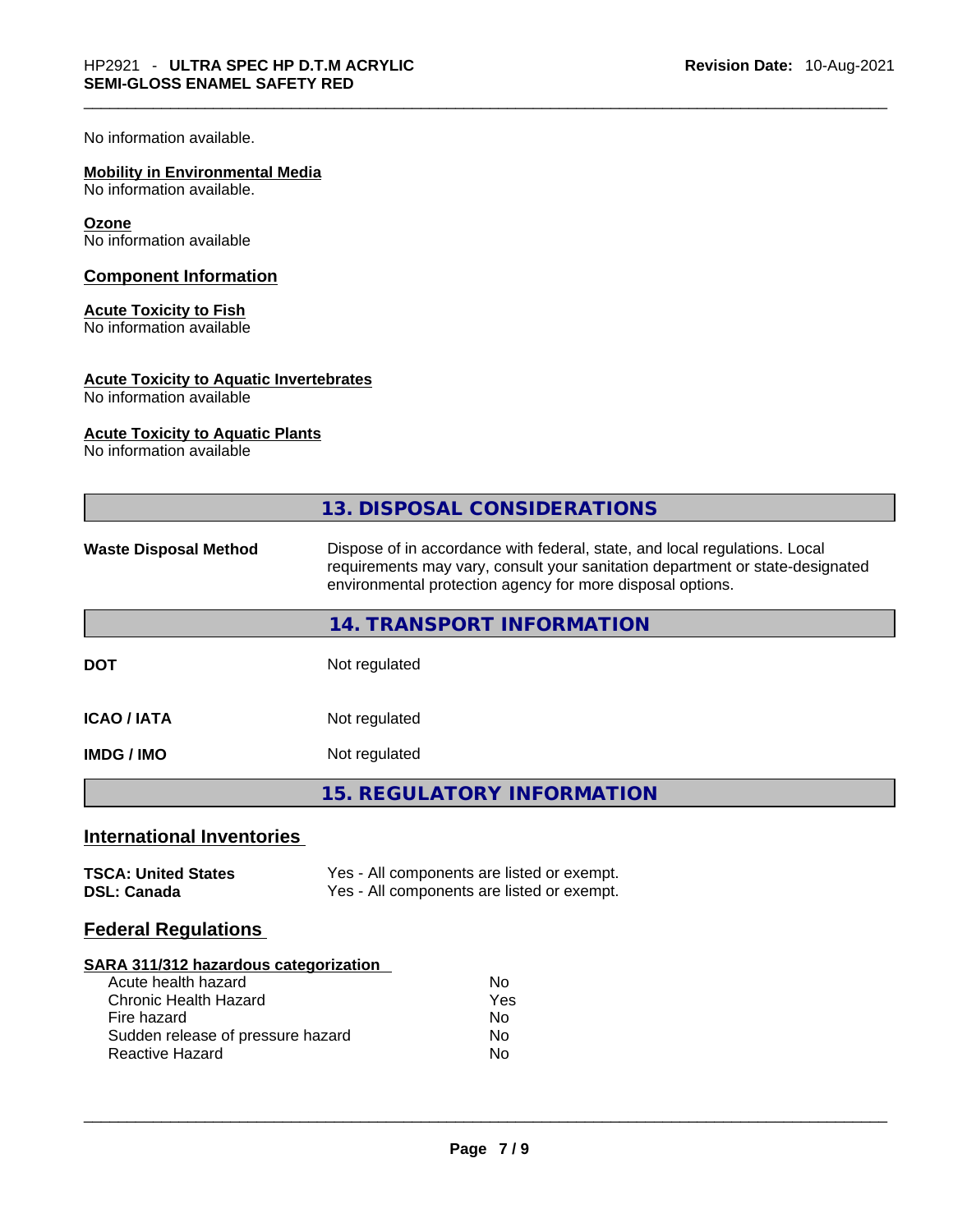#### **SARA 313**

Section 313 of Title III of the Superfund Amendments and Reauthorization Act of 1986 (SARA). This product contains a chemical or chemicals which are subject to the reporting requirements of the Act and Title 40 of the Code of Federal Regulations, Part 372:

| <b>Chemical name</b> | CAS No.   | Weight-% | <b>CERCLA/SARA 313</b>     |
|----------------------|-----------|----------|----------------------------|
|                      |           |          | (de minimis concentration) |
| Zinc phosphate       | 7779-90-0 |          |                            |

**Clean Air Act,Section 112 Hazardous Air Pollutants (HAPs) (see 40 CFR 61)** This product contains the following HAPs:

*None*

#### **US State Regulations**

#### **California Proposition 65**

**AN** WARNING: Cancer and Reproductive Harm– www.P65warnings.ca.gov

#### **State Right-to-Know**

| $\sim$ $\sim$ $\sim$ $\sim$ $\sim$<br>name<br>emical<br>⊶nem             | Mas<br>$\sim$ . consider $\sim$ | <b>Jersey</b><br><b>Nev</b> | ısvlvania |
|--------------------------------------------------------------------------|---------------------------------|-----------------------------|-----------|
| _<br>------<br>$\sim$ $\sim$ $\sim$<br>∠inc r<br>ospnate<br>рr<br>$\sim$ |                                 |                             |           |

#### **Legend**

X - Listed

#### **16. OTHER INFORMATION**

| <b>Reactivity: 0 PPE:</b> | HMIS - | Health: $2^*$ | <b>Flammability: 1</b> |  |  |  |
|---------------------------|--------|---------------|------------------------|--|--|--|
|---------------------------|--------|---------------|------------------------|--|--|--|

#### **HMIS Legend**

- 0 Minimal Hazard
- 1 Slight Hazard
- 2 Moderate Hazard
- 3 Serious Hazard
- 4 Severe Hazard
- \* Chronic Hazard
- X Consult your supervisor or S.O.P. for "Special" handling instructions.

Note: The PPE rating has intentionally been left blank. Choose appropriate PPE that will protect employees from the hazards the material will *present under the actual normal conditions of use.* 

*Caution: HMISÒ ratings are based on a 0-4 rating scale, with 0 representing minimal hazards or risks, and 4 representing significant hazards or risks. Although HMISÒ ratings are not required on MSDSs under 29 CFR 1910.1200, the preparer, has chosen to provide them. HMISÒ ratings are to be used only in conjunction with a fully implemented HMISÒ program by workers who have received appropriate HMISÒ training. HMISÒ is a registered trade and service mark of the NPCA. HMISÒ materials may be purchased exclusively from J. J. Keller (800) 327-6868.*